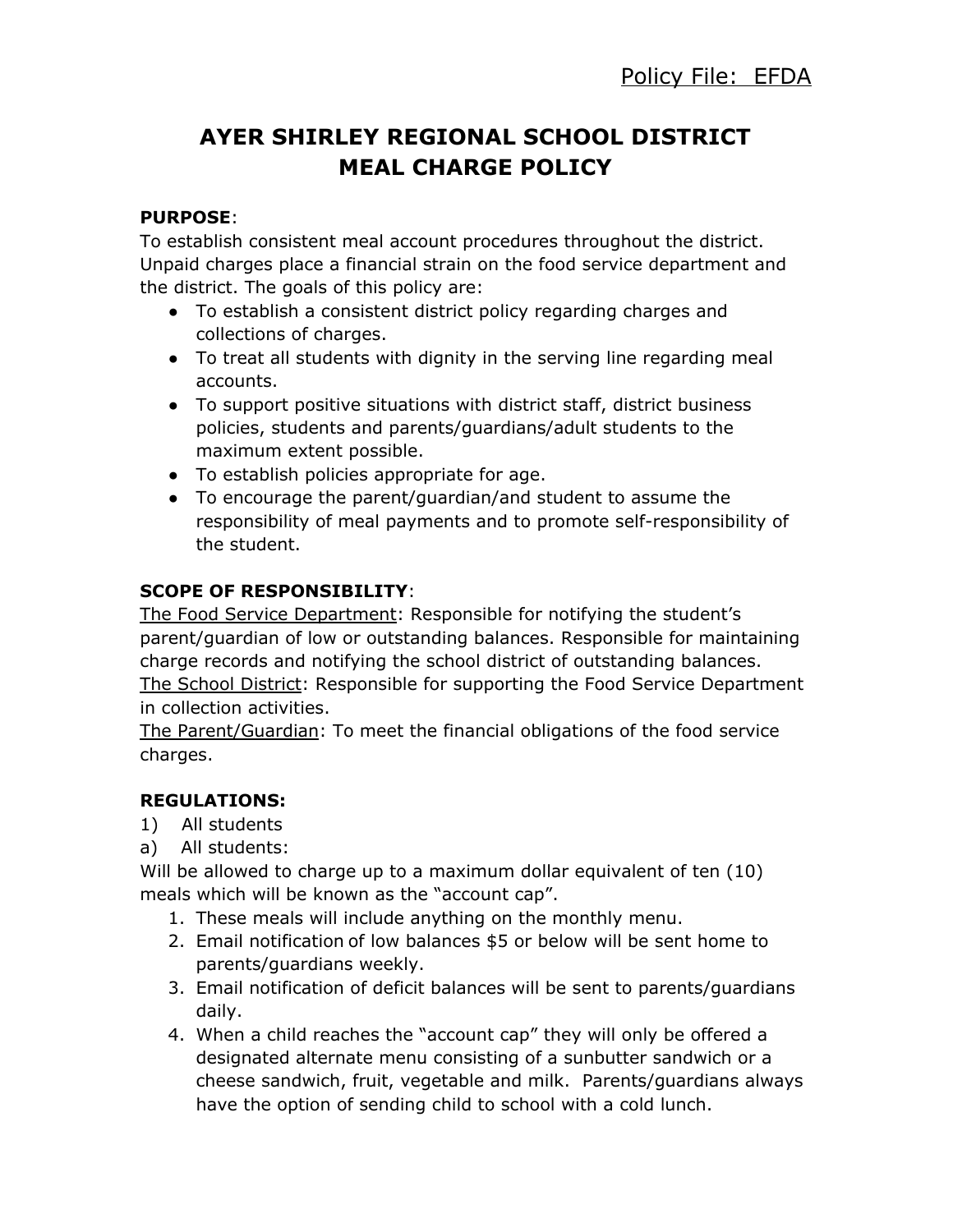5. The designated menu alternate will be charged to the child's account at the standard lunch rate and will be reported to the state as a reimbursable meal.

Parents are responsible for payment for those meals.

- b) Middle and high school students:
	- 1. When a student has a negative balance, no a la carte items will be sold to the child.

# 2) Returned Checks:

Checks returned for insufficient funds result in a fee that is charged by the bank to the district. The parent will be notified of the insufficient funds. The fee and the amount of the check will immediately be deducted from the student's account. A payment must be received within (10) days of the date of notification.

# 3) Payments**:**

The Ayer Shirley Regional School District can accept payment for meals upon purchase in the form of:

- a. Cash or check at the register.
- b. Prepayment through myschoolbucks.com

4) All schools possess a computerized Point of Sale (POS) system that tracks all monies deposited and spent for each student and said record will be made available to the parent upon request.

5) Meals may be prepaid at any time. Prepayments are a convenience for families and can be made by check at the POS/cash register. Prepayments can also be made through My School Bucks by going to www.myschoolbucks.com. This gives the parents the capability of using their debit/credit card for lunches and a la carte purchases. There are numerous advantages to using My School Bucks, including updated account balances, e-mail notification of low balance accounts and a history of purchases made by the student.

# **Food Services Program End-Of-School Year Closeout**

- *● All accounts must be settled by the end of the school year.*
- Parents/Guardians will be sent a written request for payment in full. The payment requests will be mailed home.
- All charges not paid before the end of the school year, and all credits will be carried forward into the next school year. Seniors must pay all charges before receiving their cap and gown.
- All parents of seniors will receive a notice in May of funds remaining in their child's account. Parents will receive a letter to elect to move the balance into a sibling's lunch account or to elect a refund. All refund requests will be sent to the food services office and processed for payment.